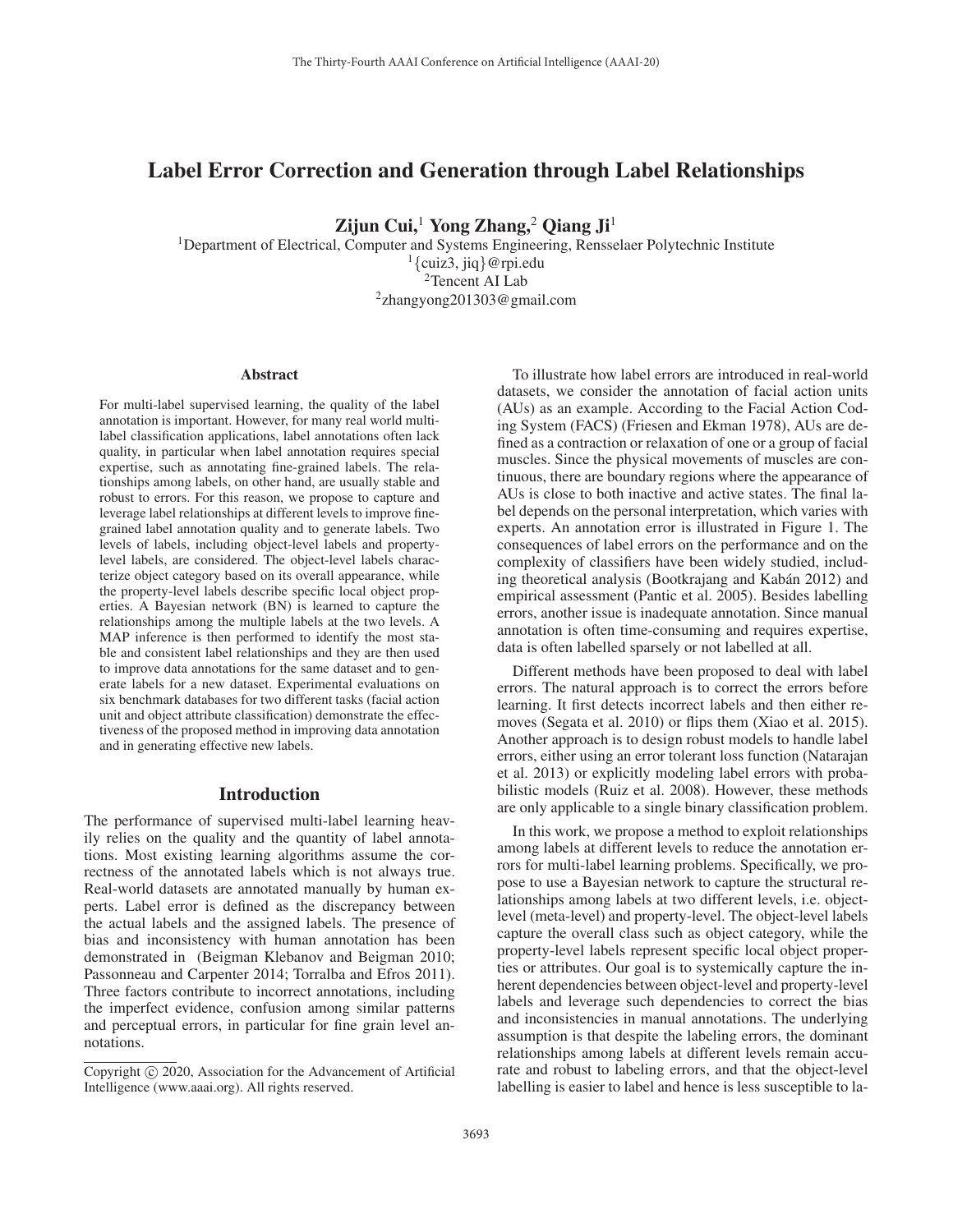

Figure 1: Instances of AU24 (Lip Pressor). (a) A positive template of AU24 defined in FACS. (b) A positive instance of AU24 in CK+ (Lucey et al. 2010) (the 5th sequence of the 136th subject). (c) A negative instance of AU24 in CK+ (the 10th sequence of the 127th subject). (c) is a label error.

belling errors. From the captured label relationships, a subset of most consistent and stable label relationships are identified and are used to improve label annotation at propertylevel and to generate labels.

The main contributions of the paper are as follows:

- We are the first to propose methods to systematically capture the structural relationships among labels at two different levels, to identify a subset of most robust and consistent label relationships, and to use them to improve the data annotation for existing datasets and to generate labels for new datasets.
- Introduce methods to evaluate the performance of the proposed model in label correction on real-world datasets without access to ground truth labels.
- Extensive empirical evaluations on six real-world benchmark datasets against state-of-the-art methods for two different computer vision tasks demonstrate the effectiveness of our method for both label annotation improvement and generation.

## Related Work

The existing learning algorithms dealing with label errors can be categorized into two groups. Algorithms in the first group intend to detect samples with incorrect labels and then remove or flip them before classifier learning. (Khoshgoftaar and Rebours 2004) combined predictions of multiple classifiers to identify mis-labelled instances jointly. (Segata et al. 2010) proposed to use local maximal margin model trained on the k-Nearest Neighbors to determine whether to reject incorrect instances.

Algorithms in the second group try to learn a model to handle label errors. Many error tolerant methods have been proposed based on basic classifiers, including robust boosting (Bootkrajang and Kabán 2013), robust SVM (Xiao et al. 2015), NHERD algorithm (Crammer and Lee 2010), AROW (Crammer, Kulesza, and Dredze 2009), kernel Fisher discriminant (Lawrence and Schölkopf 2001) and soft confidence weighting (Hoi, Wang, and Zhao 2012). For example, (Bootkrajang and Kabán 2013) proposed the robust boosting by using an error tolerant basic learner and designing a new objective function. Label noise is also modeled as a random variable in Bayesian approaches (Ruiz et al. 2008) and the knowledge on the noise is added as prior.

Recently there are related works on applying deep models to multi-label problems to handle label errors. For example,

(Sukhbaatar et al. 2014) was trying to match the noise distribution by introducing a constrained linear 'noise' layer to the NN model. (Veit et al. 2017) used millions of data with noisy annotations together with a small set of cleanlyannotated data to train a model that was able to handle annotation errors. These deep model based methods focus on developing robust features to handle noise, while our proposed approach focuses on improving label errors. So these two approaches are fundamentally different and complementary. In addition, the proposed model is feature independent that can work with hand-crafted as well as deep model learned features. Hence, we focus our comparison with methods that improve annotations instead of improving features.

Algorithms discussed before are considering label errors only for single label classification problem. Besides handling single noisy label for each sample, there are also works (Dawid et al. 1979; Karger, Oh, and Shah 2011; Parisi et al. 2014) that handle multiple noisy labels for each sample. These labels may be generated by crowdsourcing workers or by pre-trained classifiers. They are therefore noisy and contain errors. Different methods are introduced, including the EM method and belief propagation, to combine the multiple noisy labels to infer the true labels for each sample. These work require multiple noisy labels for each sample, while we focus on single label for each sample.

All existing methods failed to explicitly capture and exploit relationships among labels. These relationships provide useful information to improve label annotation. In this paper, we introduce a method to reduce label annotation errors by exploiting relationships among multiple labels.

# Label Relationships Modeling and Inference Problem Setup

Suppose that we are given a training set  $\mathcal{D} = {\mathbf{x}_i, \mathbf{y}_i, z_i}_{i=1}^l$ .<br>Fach  $\mathbf{x}_i \in \mathbb{R}^d$  represents the features of the *i*th instance Each  $x_i \in \mathbb{R}^d$  represents the features of the *i*th instance.  $y_i = \{y_{i,1}, ..., y_{i,K}\}\in \{+1, -1\}^K$  is the label vector consisting of K property-level labels while  $z_i \in \{1, 2, ..., C\}$ is the corresponding object-level (meta-level) label that can be accurately acquired.  $C$  refers to the number of objectlevel labels. Since the property-level labels  $y_i$  are difficult to annotate as mentioned previously, the given training set  $D$  is polluted with label errors on  $y_i$  and  $z_i$  is assumed to be correct since it is relatively easy to annotate. The goal is to find a function (Eq. 1) that maps the noisy training set  $D$  to a better one  $\mathcal{D}^*$  which has fewer errors for each property-level label under each object-level label.

$$
f: \mathcal{D} = {\mathbf{x}_i, \mathbf{y}_i, z_i}_{i=1}^l \Rightarrow \mathcal{D}^* = {\mathbf{x}_i, \mathbf{y}_i^*, z_i}_{i=1}^l \quad (1)
$$

To achieve such a purpose, we propose to leverage relationships among labels to improve the label annotation and to generate new labels. The relationships can be divided into two groups, including the relationships between the object-level label and the property-level labels, and the relationships among property-level labels. We learn a BN to capture these relationships encoded as probabilistic dependencies. We first learn the structure and parameters of the model, and we then infer a subset of most stable and consistent property-level label configuration, given only the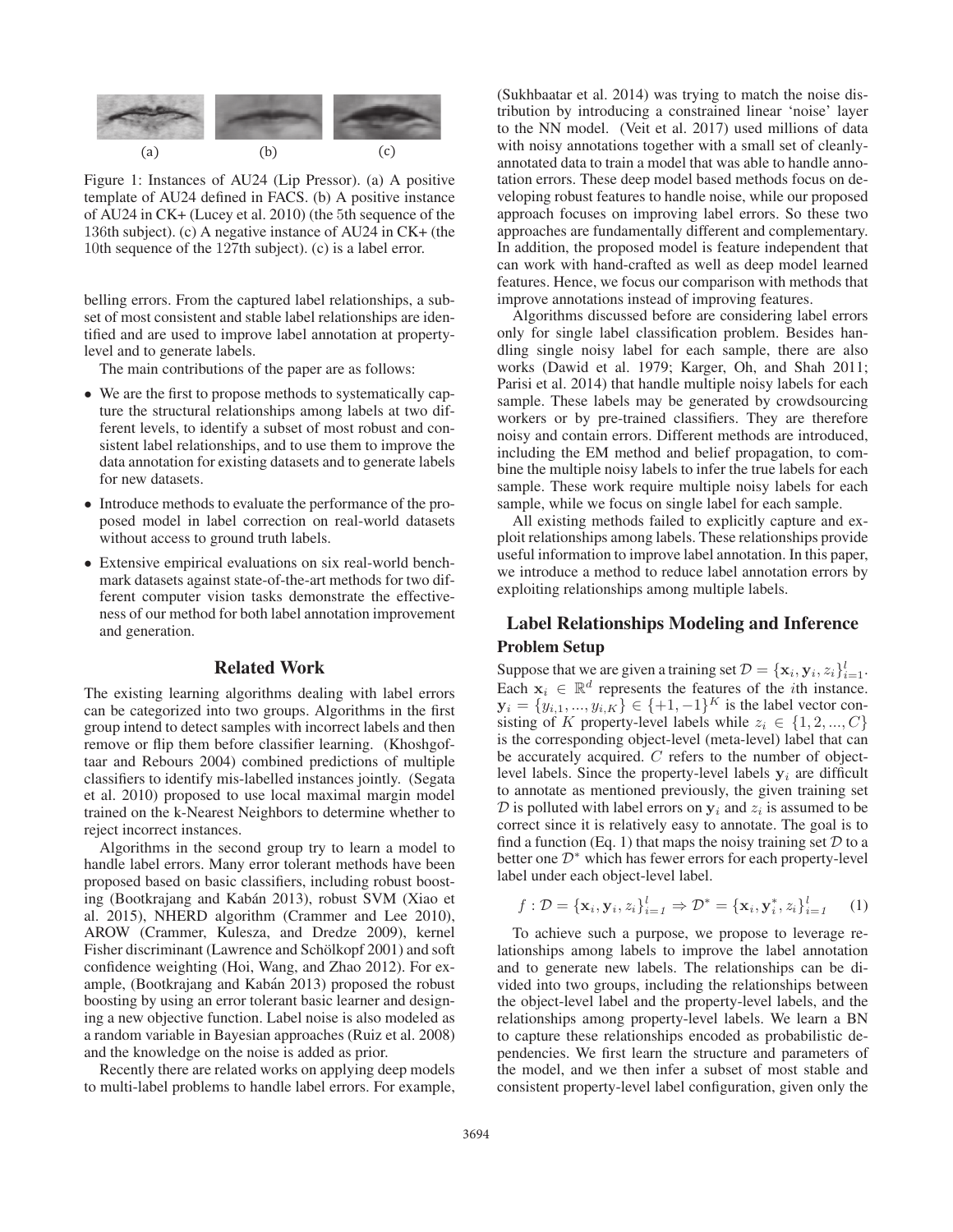object-level label. The inferred property-level label configurations are then used to correct existing labels and to generate new labels. Details are described below.

## Label Relationship Learning

In taxonomy, an instance can be assigned with multiple labels at different levels and many of them are closely related to each other, especially labels at different levels. For example, a facial expression image categorized by a certain expression can also be described by AUs. And AUs often depend on each other to form a coherent and meaningful facial expression. Some pairs of AUs co-occur frequently under global facial expressions while some never show up together. For example, AU6 (Cheek Raiser) and AU12 (Lip Corner Puller) often show up together to form a happy expression. AU5 (Upper Lid Raiser) and AU7 (Lid Tightener) never co-occur since anatomically, it is impossible to contract and relax the same muscle simultaneously. The relationships among the labels are hence useful to improve label annotation by considering all labels simultaneously.

To automatically capture relationships, we adopt a BN to learn dependencies among these labels. A BN is a direct acyclic graph (DAG)  $\mathcal{G} = (\mathcal{V}, \mathcal{E})$ , where V denotes nodes and  $\mathcal E$  for edges. The edges  $\mathcal E$  between nodes represent the dependencies. The parameters of BN are used to represent the conditional probability distribution of each node given its parents. In a BN, Let  $Y = [Y_1, Y_2, ..., Y_K]$  and Z denote the property-level labels and the object-level label respectively. We want to learn a BN  $G$  to capture dependencies between **Y** and *Z* as well as relationships among *Y* s.

Structure learning We use the Bayesian Information Criterion (BIC) (Schwarz and others 1978) score function to search for an optimal model in the structure space  $\mathcal{G}_s$ :

$$
Score(\mathcal{G} : \mathcal{D}) = \log P(\mathcal{D}|\hat{\theta}_{\mathcal{G}}, \mathcal{G}) - \frac{d(\hat{\theta}_{\mathcal{G}})}{2} \log N
$$
 (2)  
where the first term is the log-likelihood of data  $\mathcal{D}$  under the

structure G and the parameters  $\hat{\theta}_\mathcal{G}$ , representing the fitness of  $G$  to data  $D$ . The second term is a penalty on the complexity of  $\theta_{\mathcal{G}}$ , which is related to the number of free parameters  $d(\theta_{\mathcal{G}})$  and the number of training instances N. Here D contains two levels of labels.  $\hat{\theta}_G$  is obtained through a Bayesian parameter learning given one candidate structure G. The Branch and Bound algorithm (De Campos and Ji 2011) is adopted to exactly learn the structure of the BN maximizing the BIC score (Eq. 2). The method returns a globally optimal solution  $\mathcal{G}^*$ .

Bayesian parameter learning Since **Y** and Z are discrete, we use Conditional Probability Table (CPT) to represent the conditional distribution of each node given its parents. To deal with insufficient data for certain parameters, we propose to employ a Bayesian method to learn the BN parameters instead of using the conventional maximum likelihood method,i.e.,

$$
\theta^* = \mathbb{E}_{P(\theta|\mathcal{G}, \mathcal{D}, \alpha)}[\theta] = \int \theta P(\theta|\mathcal{G}, \mathcal{D}, \alpha) d\theta \qquad (3)
$$

where  $\alpha$  are the parameters for the Dirichlet distribution that specify the prior distribution of the parameters  $\theta$ .

We denote one node as  $X_i$  and its parents as  $Pa(X_i)$ . The parameter  $\theta_{ij}$  represents the conditional distribution of  $X_i$  where j represents the state of  $Pa(X_i)$ . The posterior distribution of  $\theta_{ij}$  is  $P(\theta_{ij} | \mathcal{G}, \mathcal{D}, \alpha) = Dir(\alpha_{ij1} +$  $N_{ij1}, ..., \alpha_{ijr_i} + N_{ijr_i}$ , where  $r_i$  is the number of states of  $X_i$ .  $\alpha_{ijr_i}$  is the hyper-parameter, which choose to be 1 for uniform distribution. Since  $\theta_{ij}$  is the parameters of a multinomial distribution and the posterior of  $\theta_{ij}$  is Dirichlet distribution that is conjugate to multinomial distribution, we can get the analytical solution for Eq. 3,

$$
\theta_{ijk}^* = \mathbb{E}_{P(\theta_{ijk}|\mathcal{G}, \mathcal{D}, \alpha)}[\theta_{ijk}] = \frac{\alpha_{ijk} + N_{ijk}}{\alpha_{ij} + N_{ij}}
$$
(4)

where  $N_{ij} = \sum_{k=1}^{r_i} N_{ijk}$  and  $\alpha_{ij} = \sum_{k=1}^{r_i} \alpha_{ijk}$ .

### Label Relationship Inference

Given the learned structure and parameters, our goal is to leverage the relationships encoded in the model to improve label annotation. For this, we consider the largest subset of property-level label **Y**, whose relationships are most consistent and stable for a given object-level label Z. Such relationships can subsequently be used to improve label annotation and to generate new labels. To obtain such relationships, we propose a constrained MAP inference as,

$$
\mathbf{Y'}_{Z}^{*} = \arg\max_{\mathbf{Y'}_{max} \subseteq \mathbf{Y}} P(\mathbf{Y'}_{max} | Z, \mathcal{G}^{*}, \theta^{*}) \ge \eta \quad (5)
$$

where  $Y'_{max}$  is the maximum subset of Y,

 $P(\mathbf{Y}'_{max} | Z, \mathcal{G}^*, \theta^*)$  is the probability of the property-level<br>labels  $\mathbf{Y}'$  given the object-level label Z the BN structure labels  $\overline{Y}$ , given the object-level label  $Z$ , the BN structure  $G^*$  and parameters  $\theta^*$ .  $\eta$  is a pre-defined confidence level.

To efficiently explore the subspace of  $Y$  to identify the largest subset, we start from the whole set of property-level labels **Y**, then at each time reduce the size of the propertylevel label set by one until we obtain a subset  $Y'$  whose most possible configuration produced by Eq. 5 satisfy

$$
P(\mathbf{Y}'^*|Z, \mathcal{G}^*, \theta^*) \ge \eta \tag{6}
$$

The constrained MAP inference can be performed for each value of the property-level label Z, yielding  $Y'_{z}$ , i.e., the optimal property-level label relationships for each object level label value z.

### Label Correction and Generation

We assume  $Y'^*_{Z}$  are robust to labelling errors and are true across datasets. They therefore represent the most stable and consistent property-level label relationships and can hence be used to correct label annotations and to generate new labels. For a dataset with existing annotations, label corrections can then be performed by examining the labels for each sample and correcting them if they are inconsistent with  $Y^*_{Z}$ . For a dataset with missing property-level annotations but with object-level annotations, we can then use **Y**<sup>∤\*</sup><sub>z</sub> to produce property-level labels for each sample, given its object-level label value z.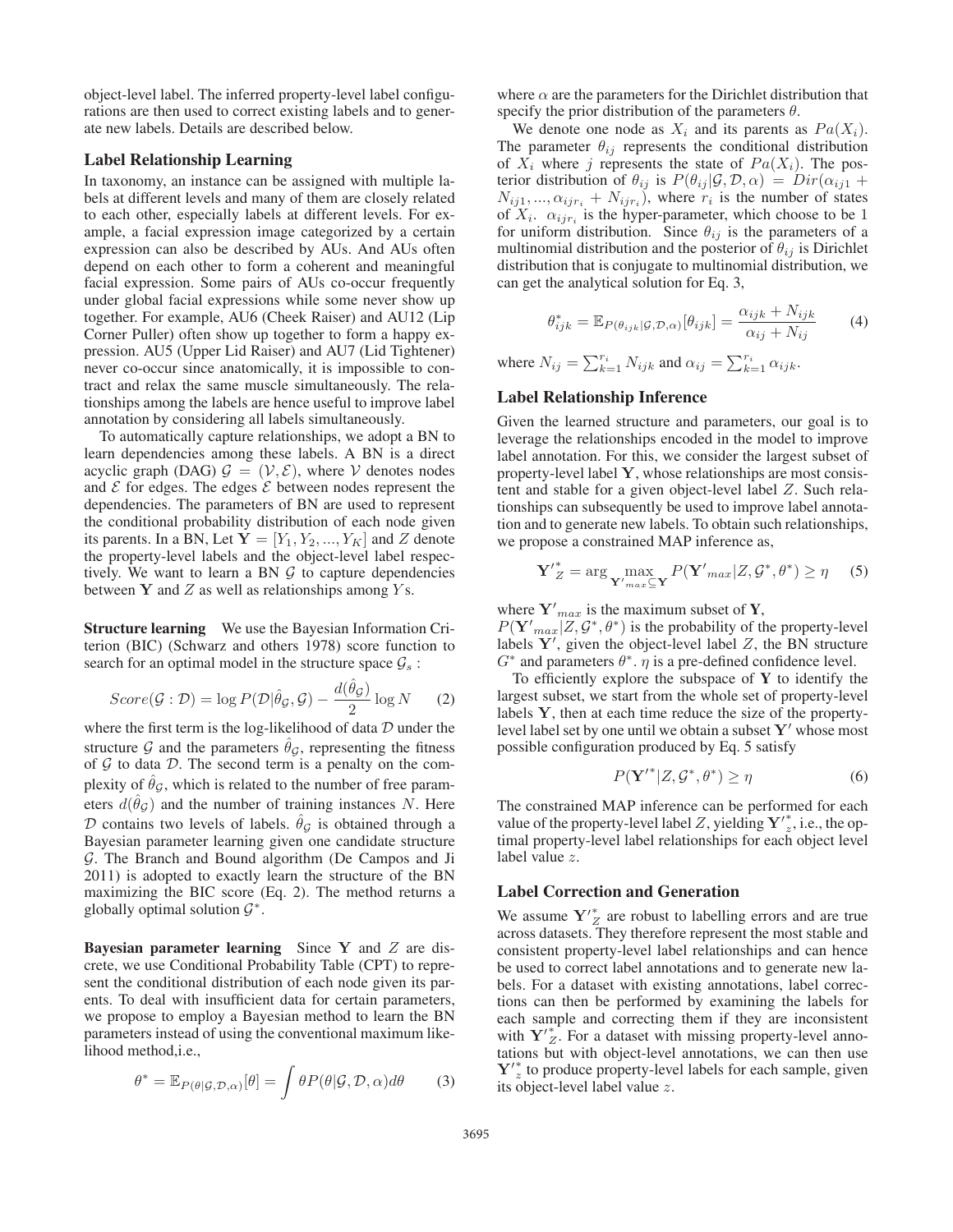## **Experiments**

We demonstrated the performance of our method on six realworld benchmark databases for two computer vision tasks: facial action unit(AU) recognition and object attribute prediction. For AU recognition, facial expression corresponds to the object-level label and AUs correspond the propertylevel labels. Similarly, for object attribute prediction, object category corresponds to the object-level label and attributes correspond to property-level labels.

Datasets: For facial expressions, the Extended Cohn-Kanande (CK+) (Lucey et al. 2010) database, the M&M Initiative facial expression database(Pantic et al. 2005)(MMI), BP4D-Spontaneous database(BP4D)(Zhang et al. 2013) and EmotionNet dataset(Matthews and Baker 2004) are four widely used databases for AU recognition. CK+ and MMI are posed expression databases while BP4D is spontaneous. EmotionNet dataset is collected in the wild with annotations automatically generated by existing algorithms, and contains significant annotation errors. 309 sequences for 109 subjects with both annotated AUs and the major six expressions were collected from the CK+ database, while 196 sequences for 27 subjects were collected from the MMI database. The six expressions consist of anger, disgust, fear, happiness, sadness and surprise. Only the apex frame in each sequence was used for training or testing. In our experiments, we considered the recognition of the 10 most frequent AUs 1,2,6,7,9,12,17,23,24 and 25 in both CK+ and MMI. For BP4D, we extracted 732 apex frames of 41 subjects under 5 expressions from the raw sequences by following the construction procedures of CK+. The expressions include anger, disgust, fear, happiness and surprise except for sadness since only very few frames of sadness satisfy the rules in CK+. And we considered the recognition of 11 AUs such as AU 1,2,6,7,10,12,14,15,17,23 and 24. For EmotionNet dataset, all 24,556 images with AU annotations were collected. Only around 2,000 images have expression annotations. We considered the recognition of 11 AUs. They are AU1,2,4,5,6,9,12,17,20,25 and 26. To evaluate the performance, we performed 5 fold subject independent cross validation with F1-score as measurement. Each experiment was run 10 times, and the average F1-score was reported.

For object attribute prediction, the a-Pascal database and the a-Yahoo database (Farhadi et al. 2009) are used for attribute prediction. The a-Pascal database (Farhadi et al. 2009) contains 6340 instances for training and 6355 for testing. It has totally 20 object categories. The a-Yahoo database contains 2644 instances belonging to 12 object categories that have no intersection with the a-Pascal database. Each instance is annotated for 64 attributes in both databases. To evaluate the performance on attribute, we used G-Mean as the measurement (Wang and Ji 2013).

Features: For AU recognition, face images were firstly normalized to  $200 \times 200$  according to two eye centers. 51 inner facial landmarks were extracted by (Matthews and Baker 2004), around which Local Binary Patterns (LBP) (Ojala, Pietikäinen, and Mäenpää 2002) features were computed from regions of  $32 \times 32$  pixels. Finally, PCA was adopted to reduce the feature dimensionality to 150. For attribute prediction, 9751 dimension features are used for each image



Figure 2: Two examples for successful correction from CK+. For (a), AU9(Nose Wrinkler) is corrected from 'OFF' to 'ON' for expression Disgust. For (b), AU23(Lips Tightener) is corrected from 'ON' to 'OFF' for expression Surprise.

provided by both a-Pascal and a-Yahoo databases. hyper-parameter  $\eta$ : For all experiments, the confidence level  $\eta$  is determined through a validation dataset.

#### Label Correction Evaluation with GT Annotations

To compare the annotation error rate of labels before and after correction, we manually selected a subset of annotations from CK+ and verified their correctness based on the Facial Action Coding System(FACS) (Friesen and Ekman 1978). According to FACS, because of underlying facial anatomy and the need to produce meaningful facial expressions, certain AUs are always present for certain facial expressions. For example, AU6(Cheek Raiser) and AU12(Lip Corner Puller) are always present for happy expression. We follow these FACS rules to obtain ground truth labels for certain AUs under certain facial expressions. The verified subset of annotations serves as our ground truth and only the error rate for annotations that have ground truth labels are reported. As shown in Table 1, annotation errors for different AUs under different expressions are corrected. For AU1, annotation errors of 12%, 7.1% and 2.4% are corrected respectively for expression Fear, Sadness and Surprise. Similar label improvements are obtained for AU9, AU12, AU23, and AU24. In Figure 2, we show two visual correction examples corresponding to the results in Table 1.

## Label Correction Evaluation with Property-level Label Classification

As the provided labels for the testing samples are also noisy, it does not make sense to compare the corrected labels with the provided labels for the testing samples. To evaluate the proposed method on noisy real datasets, we train propertylevel label classifiers on the training dataset with original labels and with corrected labels respectively. We then compare their classification performance on the same testing dataset.

We first trained two baseline classifiers by using the original noisy labels (NLB) and the improved labels (MAPLB) respectively, and compared their performances on the same testing datasets. Then, we evaluated the performance of several state-of-the-art algorithms by training them using corrected labels and original labels respectively. Thirdly, we compared our method with a set of state-of-the-art algorithms that can handle label errors.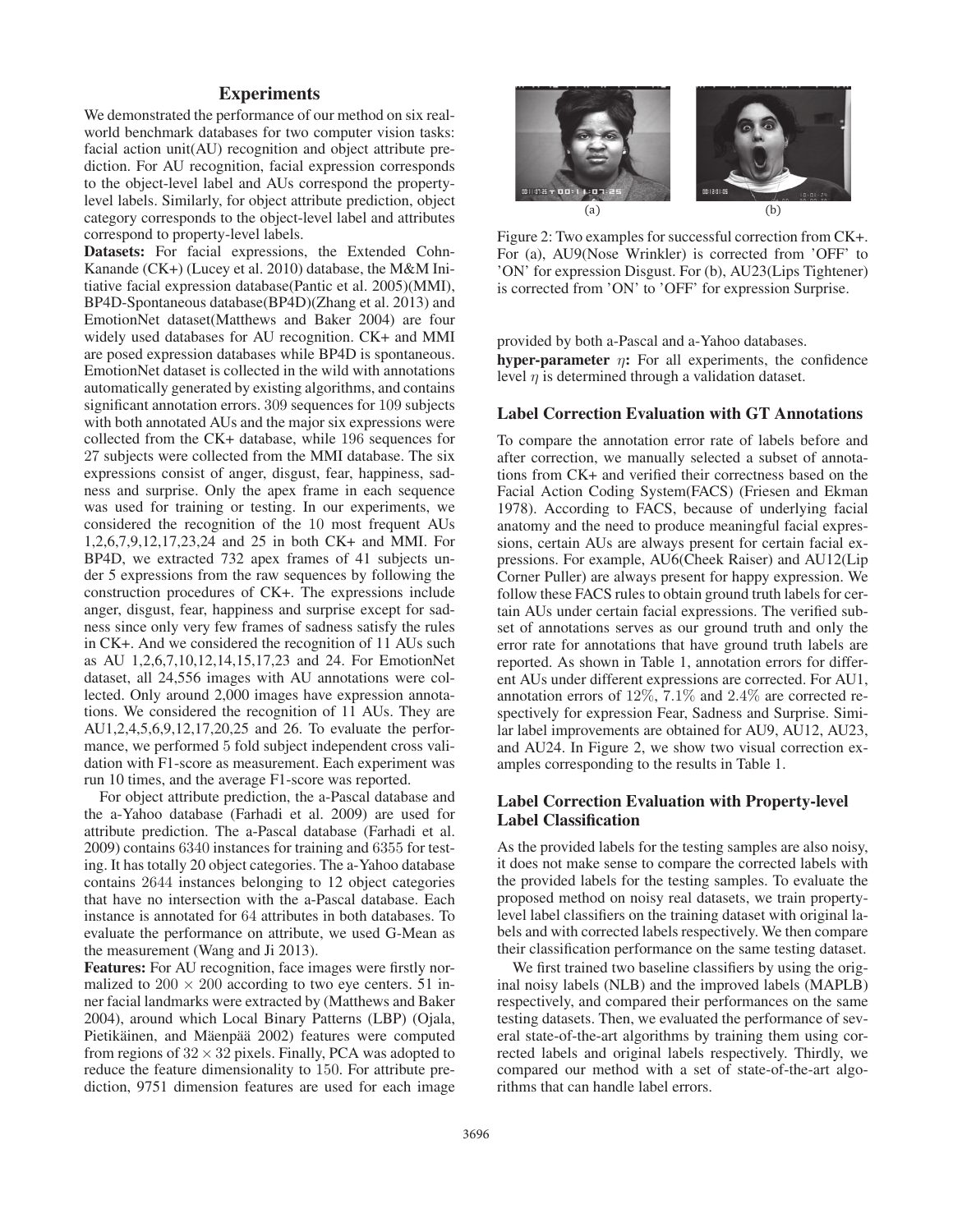| Error rate | AU1    | AU9    | AU12   | AU23   | AU24   |
|------------|--------|--------|--------|--------|--------|
|            |        |        | 0.022  | 0.000  | 0.267  |
| Angry      |        |        | /0.000 | /0.000 | /0.000 |
|            |        | 0.017  |        |        |        |
| Disgust    |        | /0.000 |        |        |        |
| Fear       | 0.120  |        |        |        |        |
|            | /0.000 |        |        |        |        |
|            |        |        | 0.029  |        |        |
| Happy      |        |        | /0.000 |        |        |
| Sadness    | 0.071  |        |        |        |        |
|            | /0.000 |        |        |        |        |
|            | 0.024  |        |        | 0.012  |        |
| Surprise   | /0.000 |        |        | /0.000 |        |
|            |        |        |        |        |        |

Table 1: Comparison of the annotation error rate of original labels and corrected labels on CK+



Figure 3: AU recognition experiment on CK+ and BP4D. (a) Structure of the learned BN on CK+; (b) Structure of the learned BN on BP4D

For the methods we compare with, we apply the same hand-crafted features in our experiments(except for the experiments with deep models) and thus we can demonstrate that any performance improvement is because of label correction. For the performance on the benchmark datasets, we use simple baseline classifiers as the goal of this work is not to produce the best model for a particular task but to improve existing methods through label corrections.

Basic classifiers with improved labels We firstly conducted experiments on CK+ and BP4D. We used a regularized logistic regression model(LR) and SVM as two basic classifiers. Each classifier is trained with the improved labels and the original labels respectively. Then, the trained classifiers are used for AU prediction on the same testing set. Classifiers are trained to classify each AU independently. The results are illustrated in Figure 3, Table 2 and Table 3.

As shown in Table 2, on CK+, MAPLB outperforms NLB by 4.5% with LR, and by 5.5% with SVM on average of all AUs. The F1-score of AU7, AU24 have been improved significantly, especially for AU7 (Lid Tightener) which is hard to annotate only according to the local appearance. The relationships can improve noisy labels, especially for the labels that are difficult to annotate. For BP4D as shown in Table 3, the performance of MAPLB is 3.0% better than NLB with a LR classifier, and 3.1% better with a SVM classifier. The improvement is also significant though not as much as CK+ since the BP4D is a spontaneous database. BP4D has larger facial appearance variance, and the relationships among expression and AUs are more complex. We also com-

| Method     |              | AU1   | AU2   | AU6   | AU7   | AU9         | AU12  |
|------------|--------------|-------|-------|-------|-------|-------------|-------|
| LR         | <b>NLB</b>   | 0.936 | 0.912 | 0.787 | 0.480 | 0.908       | 0.897 |
|            | <b>MAPLB</b> | 0.936 | 0.911 | 0.804 | 0.701 | 0.923       | 0.913 |
| <b>SVM</b> | NLB          | 0.935 | 0.890 | 0.787 | 0.450 | 0.899       | 0.891 |
|            | <b>MAPLB</b> | 0.932 | 0.899 | 0.803 | 0.674 | 0.899       | 0.910 |
|            | Method       | AU17  | AU23  | AU24  | AU25  | <b>MEAN</b> |       |
| LR         | NLB          | 0.873 | 0.585 | 0.525 | 0.947 | 0.785       |       |
|            | <b>MAPLB</b> | 0.866 | 0.613 | 0.681 | 0.948 | 0.830       |       |
| <b>SVM</b> | <b>NLB</b>   | 0.877 | 0.611 | 0.386 | 0.950 | 0.767       |       |
|            | <b>MAPLB</b> | 0.881 | 0.629 | 0.649 | 0.946 | 0.822       |       |

Table 2: Comparison of the improved and the original labels for AU recognition performance on CK+

|            | Method       |       | AU <sub>2</sub>    | AU6   | AU7   | AI110            | AI112       |
|------------|--------------|-------|--------------------|-------|-------|------------------|-------------|
| LR         | NLB          | 0.546 | 0.394              | 0.764 | 0.826 | 0.833            | 0.858       |
|            | <b>MAPLB</b> | 0.605 | 0.488              | 0.787 | 0.870 | 0.855            | 0.858       |
| <b>SVM</b> | NLB          | 0.550 | 0.418              | 0.771 | 0.827 | 0.830            | 0.864       |
|            | <b>MAPLB</b> | 0.598 | 0.500              | 0.796 | 0.870 | 0.853            | 0.864       |
|            | Method       | AU14  | $\overline{A}$ U15 | AI17  | AU23  | AU <sub>24</sub> | <b>MEAN</b> |
| LR         | NLB          | 0.663 | 0.532              | 0.726 | 0.549 | 0.534            | 0.657       |
|            | <b>MAPLB</b> | 0.737 | 0.537              | 0.726 | 0.562 | 0.534            | 0.687       |
| <b>SVM</b> | NLR          | 0.639 | 0.519              | 0.731 | 0.532 | 0.525            | 0.655       |
|            | <b>MAPLB</b> | 0.732 | 0.519              | 0.731 | 0.560 | 0.525            | 0.686       |

Table 3: Comparison of the improved and the original labels for AU recognition performance on BP4D

pare our method to (Wang, Gan, and Ji 2017) which uses BN to jointly predict the AU labels and achieves 81.51% on CK+ and 66.68% on BP4D. Our method outperforms (Wang, Gan, and Ji 2017) by 1.49% on CK+ and by 2.02% on BP4D with a LR classifier.

To address the concern that label errors in CK+ and BP4D can be insignificant, we conducted the experiment on EmotionNet dataset. Because provided expression labels are limited, we captured relationships among 11 AUs without expressions. Due to occlusion, many images have partial AU labels. The learned AU relationships are firstly applied to generate the most probable property-level labels for the missing AU annotations. Then AU classifiers are trained with the completed AU labels and evaluated on the testing set. SVM and a standard 3-layer CNN are applied as the baseline classifiers and the results are reported in Table 4. As shown in Table 4, MAPLB outperforms NLB by 3.3% on average of 11 AUs with SVM. With CNN, the F1-score of AU25 is increased by 1.5% and the average performance is improved by 0.6%, which show that the proposed method can work with not only hand-craft features but also deep features. The improvement with CNN is not as significant as with SVM because the CNN can better handle label errors. These results demonstrate that our model still works well for datasets that contain significant label errors and without object-level labels for both shallow and deep models.

For attribute prediction, we used linear SVM (Chang and Lin 2011) as the basic classifier. We trained the classifier on a-Yahoo dataset and tested its performance on a-Pascal dataset. As shown in the Table 5, the performance is improved by 1.0%. The performance improvement for attribute recognition is not as significant as AU recognition, which may be due to the fact that AUs are harder to annotate than most attributes, and hence are more prone to labelling errors.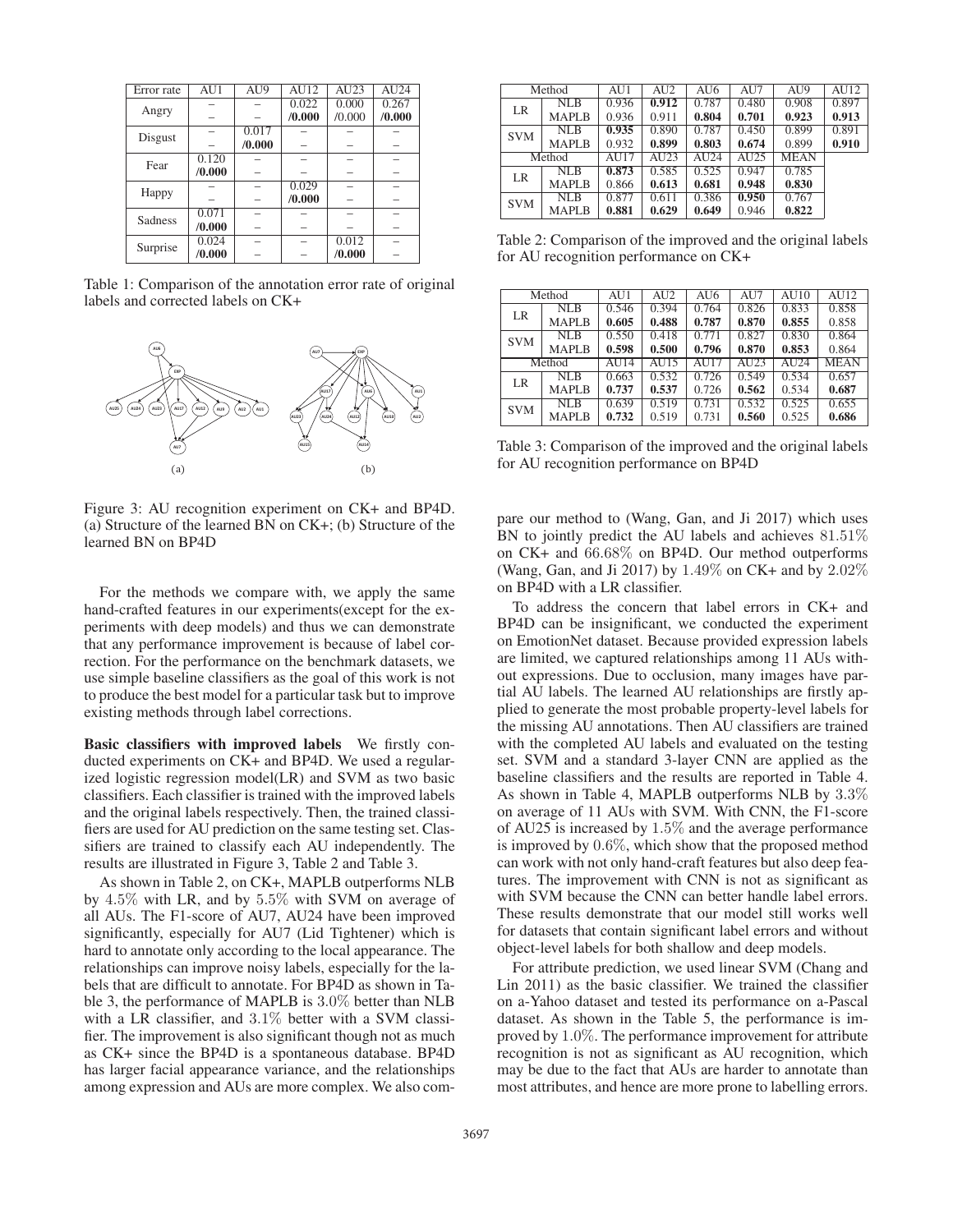|            | Method       | AU1   | AU <sub>2</sub>          | AI14  | AU <sub>5</sub> | AU <sub>6</sub> | AU <sub>9</sub> |
|------------|--------------|-------|--------------------------|-------|-----------------|-----------------|-----------------|
| LR         | NLB          | 0.473 | 0.425                    | 0.523 | 0.427           | 0.586           | 0.430           |
|            | <b>MAPLB</b> | 0.485 | 0.493                    | 0.523 | 0.490           | 0.586           | 0.495           |
| <b>CNN</b> | NLB          | 0.486 | 0.525                    | 0.646 | 0.486           | 0.785           | 0.644           |
|            | <b>MAPLB</b> | 0.482 | 0.537                    | 0.641 | 0.500           | 0.797           | 0.648           |
|            | Method       | AU12  | $\overline{\text{AU}}17$ | AU20  | AU25            | AU26            | <b>MEAN</b>     |
| LR         | NLB          | 0.644 | 0.417                    | 0.412 | 0.583           | 0.476           | 0.491           |
|            | <b>MAPLB</b> | 0.644 | 0.495                    | 0.499 | 0.583           | 0.475           | 0.524           |
| <b>CNN</b> | NLB          | 0.855 | 0.545                    | 0.499 | 0.793           | 0.561           | 0.620           |
|            | <b>MAPLB</b> | 0.852 | 0.546                    | 0.499 | 0.808           | 0.572           | 0.626           |

Table 4: Comparison of the improved and the original labels for AU recognition on EmotionNet

| Method   | NI R  | <b>MAPLB</b> |
|----------|-------|--------------|
| a-Pascal | 0.743 | 0.753        |

Table 5: Comparison of the improved labels and original labels for attribute prediction on a-Pascal

State-of-the-art multi-label learning models with improved labels We train state-of-the-art multi-label learning models by using the original labels and the corrected labels respectively. We then compare the performance of the models trained using the improved labels to the performance of the models trained using the original labels.

Totally we consider four multi-label learning algorithms: ML-KNN(Zhang and Zhou 2007), LEAD(Zhang and Zhang 2010), LIFT(Zhang and Wu 2015), and MLTSVM(Chen et al. 2016). These algorithms exploit the relationships among labels to improve classifiers. The results are shown in Tabel 6. Performances of these four methods get improved by using the corrected labels during training. MLTSVM achieves 9.3% improvement on CK+ and 8.8% improvement on BP4D which are significant. For attribute prediction, we trained SVM with the improved labels to provide attribute measurements in (Wang and Ji 2013) instead of using the original noisy labels. We use the measurements to learn the BN, and apply it for prediction. The performance of using the improved labels is 79.4%, compared to the original 79.0% in (Wang and Ji 2013).

Comparison with state-of-the-art methods We compare basic classifiers that are trained with corrected labels with eight SoA methods that are proposed to handle label errors, including ALFASVM(Xiao et al. 2015), LSVM(Segata et al. 2010), rLR(Bootkrajang and Kabán 2012), rBoost(Bootkrajang and Kabán 2013), NKFD (Lawrence and Schölkopf 2001), NHERD(Crammer and Lee 2010), SCW(Hoi, Wang, and Zhao 2012), and AROW (Crammer, Kulesza, and Dredze 2009). We conduct experiments on the CK+, MMI and BP4D. We apply regularized Logistic Regression (BN-LR) and linear SVM (BN-SVM) as two basic classifiers. For several AUs, MMI contains very few positive instances. LSVM and rBoost can not handle such cases. Since AU annotations in the MMI is very sparse and the instances are not enough to capture the relationships precisely, we apply the BN learned on CK+ to infer the labels for MMI.

As shown in Table 7, BN-LR and BN-SVM outperform other methods on CK+. NKFD is a kernel fisher discriminant method, whose performance is the same with BN-SVM

on CK+. However, NKFD uses RBF kernel while SVM is a linear method. On MMI and BP4D, BN-SVM achieves the highest F1-score. These results further demonstrate the effectiveness of using the relationships to handle label errors.

## Label Correction Evaluation without GT Annotations

The previous experiments assume testing labels are good which may not be the case since the annotations of the testing data are subject to the same errors as the training data. We conducted two experiments to evaluate the effectiveness of the proposed method without access to the GT labels.

Evaluation with prediction uncertainty We evaluate the performance of the classifier by calculating the entropy of its predictions. The assumption is that a better classifier should produce less average uncertainty on the unlabelled testing samples. We used regularized logestic regression model (LR) as the base classifier and computed the entropy with the output probabilistic distribution as

$$
H(y) = -\sum_{i=1}^{N} P(y_i) \log_2(P(y_i))
$$
 (7)

where  $N = 2$  as each AU is of binary states. Prediction entropy is calculated for each instance. We then take average entropy over all testing instances which is treated as the classifier uncertainty. A classifier that produces predictions with lower entropy is less uncertain about its predictions, and a good classifier should provide accurate predictions with low uncertainty. We compared the prediction uncertainty of LR classifiers that are trained with the improved labels(MAPLB) and the original labels(NLB) respectively.

As shown in Table 8, on both CK+ and BP4D, MAPLB produces predictions with significantly less uncertainty. On AU7, MAPLB achieves 63.4% less average entropy on CK+ and 64.1% less average entropy on BP4D compared to NLB. The reduction in prediction uncertainty demonstrates again the improvement of original noisy labels.

Evaluation through surrogate task We evaluate the effectiveness of our method on a surrogate (meta-level) task. For AU recognition, instead of directly evaluating the AU recognition on the testing set, we indirectly evaluate the label correction performance by studying its impact on facial expression recognition. The expression labels are assumed to be reliable, and thus improvement on expression classification accuracy can validate the correction of AU annotations. During training, we train an expression classifier to map AU labels to expression and also train AU classifiers to map image features to AU labels. This is done for both original and corrected AU labels. During testing, we predict the AU labels for the unseen image and use the predicted AUs as input of the expression classifier for expression recognition. We used regularized logestic regression model(LR) and SVM as two basic classifiers and performed evaluation on the original labels and the improved labels respectively. The results are shown in Table 9. On CK+, MAPLB outperforms NLB by 6.5% with LR classifier and by 6.1% with SVM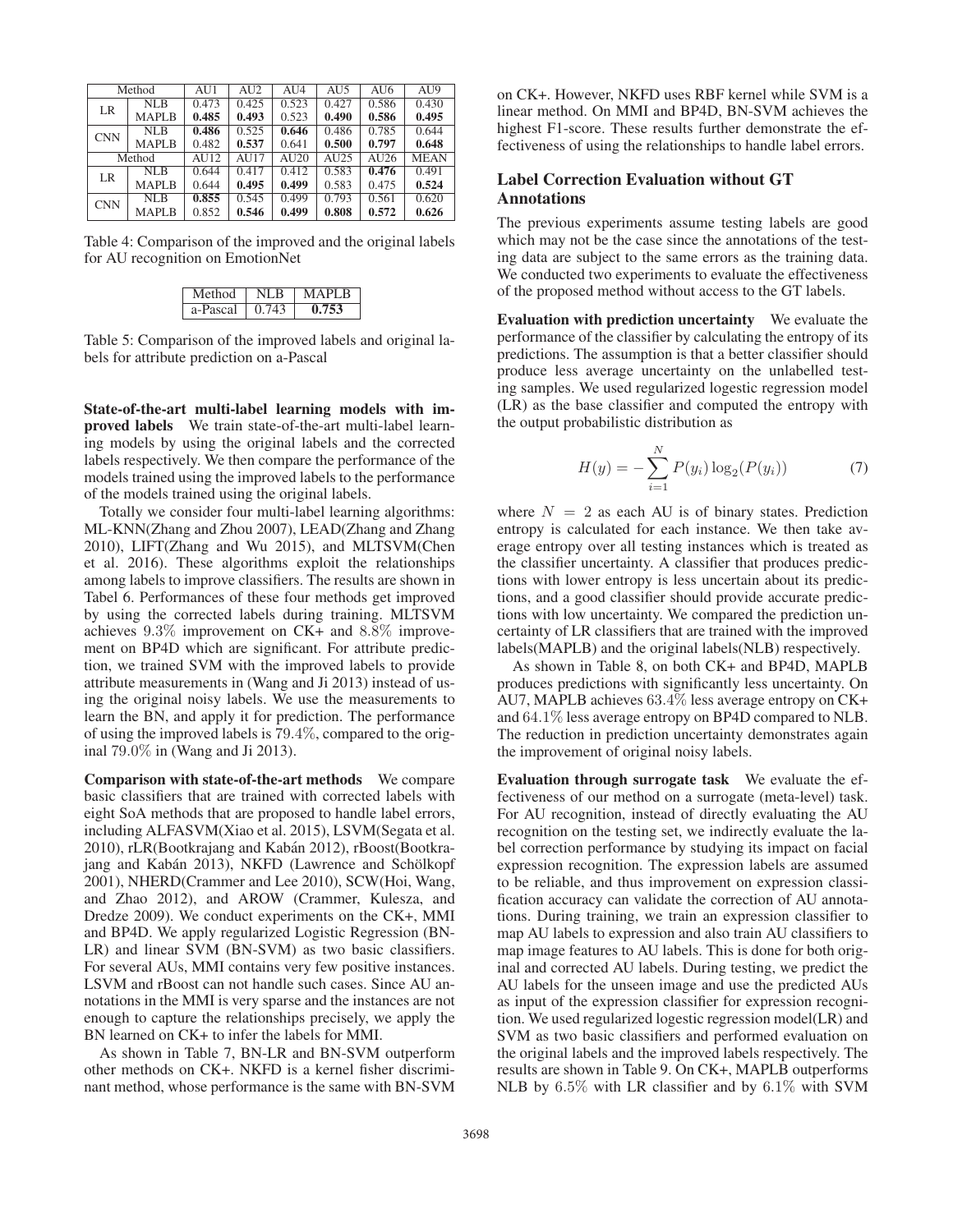| Method            |              | ML-KNN                | LEAD                   | LIFT                | <b>MLTSVM</b>         |
|-------------------|--------------|-----------------------|------------------------|---------------------|-----------------------|
|                   |              | (Zhang and Zhou 2007) | (Zhang and Zhang 2010) | (Zhang and Wu 2015) | (Chen et al. $2016$ ) |
|                   | NLB          | 0.700                 | 0.755                  | 0.711               | 0.691                 |
| $CK+$             | <b>MAPLB</b> | 0.752                 | 0.817                  | 0.776               | 0.784                 |
| BP <sub>4</sub> D | NLB.         | 0.611                 | 0.626                  | 0.638               | 0.609                 |
|                   | <b>MAPLB</b> | 0.659                 | 0.695                  | 0.676               | 0.697                 |

Table 6: Improvements of state-of-the-art methods by using the improved labels on CK+ and BP4D

| Method            | <b>ALFASVM</b>         | <b>LSVM</b>                         |                              | rBoost                       | <b>NKFD</b>                   |
|-------------------|------------------------|-------------------------------------|------------------------------|------------------------------|-------------------------------|
|                   | (Xiao et al. 2015)     | (Segata et al. 2010)                | (Bootkrajang and Kabán 2012) | (Bootkrajang and Kabán 2013) | (Lawrence and Schölkopf 2001) |
| $CK+$             | 0.783                  | 0.812                               | 0.803                        | 0.803                        | 0.820                         |
| MMI               | 0.416                  |                                     | 0.482                        |                              | 0.494                         |
| BP4D              | 0.653                  | 0.651                               | 0.669                        | 0.661                        | 0.668                         |
| Method            | <b>NHERD</b>           | <b>AROW</b>                         | <b>SCW</b>                   | <b>BN-LR</b>                 | <b>BN-SVM</b>                 |
|                   | (Crammer and Lee 2010) | (Crammer, Kulesza, and Dredze 2009) | (Hoi, Wang, and Zhao 2012)   |                              |                               |
| $CK+$             | 0.779                  | 0.791                               | 0.777                        | 0.826                        | 0.820                         |
| <b>MMI</b>        | 0.412                  | 0.396                               | 0.368                        | $0.514*$                     | $0.532*$                      |
| BP <sub>4</sub> D | 0.657                  | 0.663                               | 0.658                        | 0.684                        | 0.688                         |

Table 7: Comparison with label error tolerant state-of-art methods on CK+, MMI, and BP4D

|                   | Dataset              |                                | $\overline{A}U\overline{2}$    | AU6                       | AU7         | AU9   |
|-------------------|----------------------|--------------------------------|--------------------------------|---------------------------|-------------|-------|
| $CK+$             | NLB                  | 0.181                          | 0.181                          | 0.313                     | 0.317       | 0.085 |
|                   | <b>MAPLB</b>         | 0.136                          | 0.147                          | 0.074                     | 0.116       | 0.081 |
| BP <sub>4</sub> D | NLB                  | 0.300                          | 0.298                          | 0.303                     | 0.284       |       |
|                   | <b>MAPLB</b>         | 0.235                          | 0.212                          | 0.132                     | 0.102       |       |
|                   | Dataset              | AU10                           | AI112                          | AI14                      | AU15        | AU17  |
| $CK+$             | $\overline{\rm NLB}$ |                                | 0.130                          |                           |             | 0.257 |
|                   | <b>MAPLB</b>         |                                | 0.074                          |                           |             | 0.131 |
| BP <sub>4</sub> D | NLB                  | 0.299                          | 0.221                          | 0.446                     | 0.279       | 0.329 |
|                   | <b>MAPLB</b>         | 0.132                          | 0.132                          | 0.119                     | 0.213       | 0.246 |
|                   | Dataset              | $\overline{A}$ U <sub>23</sub> | $\overline{A}$ U <sub>24</sub> | $\overline{\text{AU}}$ 25 | <b>MEAN</b> |       |
| $CK+$             | NL B                 | 0.126                          | 0.151                          | 0.196                     | 0.194       |       |
|                   | <b>MAPLB</b>         | 0.109                          | 0.109                          | 0.124                     | 0.110       |       |
| BP <sub>4</sub> D | NLR                  | 0.293                          | 0.232                          |                           | 0.299       |       |
|                   | <b>MAPLB</b>         | 0.246                          | 0.205                          |                           | 0.179       |       |

Table 8: Comparison of the improved and the original labels for AU recognition uncertainty on CK+ and BP4D

classifier. On BP4D dataset, SVM achieves 3.9% improvement on expression classification accuracy and LR achieves 3.2% improvement. Evaluations on the surrogate task further show that the original labels are improved.

| Method            |              | LR.   | <b>SVM</b> |
|-------------------|--------------|-------|------------|
| $CK+$             | NLB          | 0.820 | 0.825      |
|                   | <b>MAPLB</b> | 0.885 | 0.886      |
| B <sub>P4</sub> D | NLB          | 0.425 | 0.426      |
|                   | <b>MAPLB</b> | 0.457 | 0.465      |

Table 9: Evaluation through expression recognition

#### Label Generation Evaluation

In the previous sections, we evaluate our method in terms of its capability in label correction. In this section, we evaluate its ability in generating new labels for another new dataset. For this, we perform the cross-database annotation generation experiment. The relationships among object-level label and property-level labels exist in different databases for the same task. We use the label relationships learned on the source database to generate labels for the target database.

On the target database, given the object-level label, the label relationships  $Y'_{Z}$  learnt in the source domain are used to generate the most probable property-level labels. Specifically, we learn the BN structure and parameters on the CK+ database and use the learned BN to generate AU labels for training samples in the MMI database given the expression. AU classifiers are trained with original AU labels(NLB) and the generated AU labels(MAPLB) respectively. The trained classifiers are then evaluated on the same testing set. The average F1-score over AUs is reported in Table 10. The performance of using the generated AU labels achieves 5.0% improvement over using the original labels with SVM classifier and 4.9% improvement with LR classifier.

|     | Method |       | <b>SVM</b> |
|-----|--------|-------|------------|
| MMI | NL B   | 0.465 | 0.482      |
|     | MAPLB  | 0.514 | 0.532      |

Table 10: Cross-database annotation generation

## **Discussion**

Contribution of object-level labels To evaluate the contribution of object-level labels to label correction, we conduct an ablation study on CK+ with setting a regularized logistic regression model(LR) as the basic classifier. We train the basic classifier with the original noisy labels(NLB), improved labels(MAPLB) by using relationships among AUs and expressions, and improved labels(mMAPLB) by using relationships among AUs only. The experiments settings remain the same. As shown in Table 11 below, object-level labels are important for effective label correction.

#### Conclusion

Label errors are always present. For effective supervised learning, label errors should be dealt with to mitigate their side effects. In this paper, we proposed a novel method to capture and leverage relationships among labels at two different levels to improve both label annotation and to generate new labels. We extensively evaluated our method on